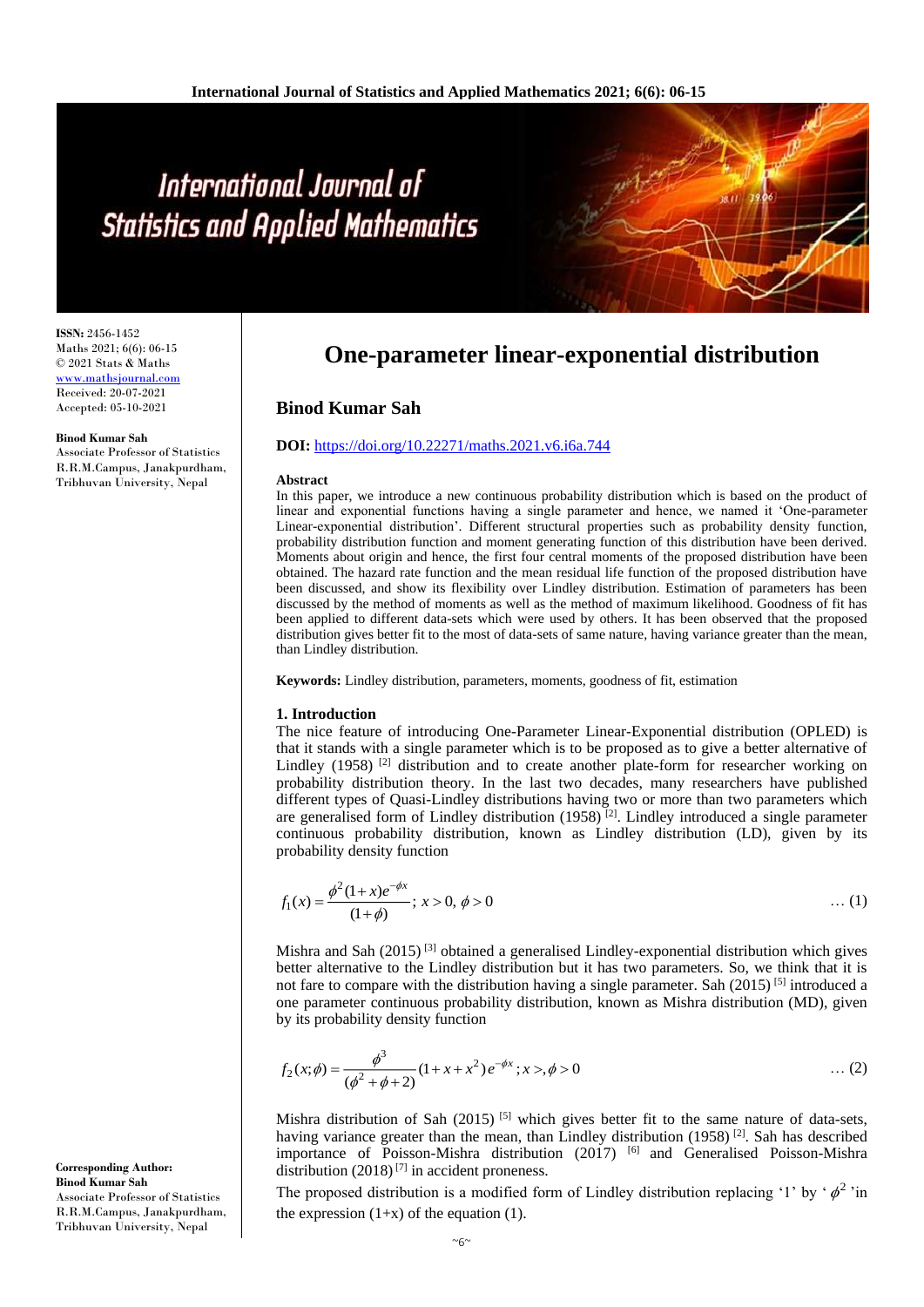The proposed distribution is based on the product of linear function  $(\phi^2 + x)$  and exponential function  $e^{-\phi x}$  with a single

parameter  $\phi'$  and hence, it is named as One-parameter Linear-exponential distribution (OPLED). Several structural properties such as probability density function, probability distribution function, moment generating function, moments about origin as well as moments about mean of the proposed distribution have been obtained. The hazard rate function and the mean residual life function of the proposed distribution have been discussed. The estimation of parameters has been discussed by the method of moments as well as the maximum likelihood methods. The proposed distribution has been fitted to some well-known data-sets which were earlier used by others and it is expected to give better alternative to the same nature of data-sets than Lindley  $(1958)^{21}$ distribution (LD).

## **2. Material and Methods**

The proposed distribution is based on theoretical concept of probability distribution. Probability density function of One-Parameter Linear-Exponential distribution (OPLED) has been constructed so that it follows all the basic properties of probability distribution. Probability distribution function of OPLED has constructed to calculate probability of the variable under study for each interval. Estimate of the parameter has been discussed by the methods of moments as well as the maximum likelihood methods. To test validity of the theoretical work, goodness of fit has been applied to some data-sets which were earlier used by others.

## **3. Results**

## **3.1 One-parameter linear-exponential distribution (OPLED)**

The proposed distribution, OPLED, has been obtained on the basis of the product of linear and exponential functions. This distribution with parameter  $\phi$  is defined by its probability density function.

$$
f(x; \phi) = \frac{\phi^2}{(1 + \phi^3)} (\phi^2 + x) e^{-\phi x}; \text{ Where } x > 0, \ \phi > 0 \tag{3}
$$

The expression (3) is the probability density function of OPLED. Probability distribution function of this distribution has been obtained as

$$
F(x) = P(X \le x) = \int_{0}^{x} f(x)dx = \frac{\phi^2}{(1+\phi^3)} \int_{0}^{x} (\phi^2 + x)e^{-\phi x}dx = 1 - \frac{(1+\phi x + \phi^3)}{(1+\phi^3)}e^{-\phi x} \quad \dots (4)
$$

Moment generating function (M.G.F) of the OPLED (3) has been obtained by

$$
M_X(t) = E\left[e^{tx}\right] = \int_0^\infty e^{tx} f(x) dx
$$
  
=  $\frac{\phi^2}{(1+\phi^3)} \int_0^\infty (\phi^2 + x) e^{-(\phi-t)x} dx = \frac{\phi^2}{(1+\phi^3)} \frac{\left[\phi^2(\phi-t) + 1\right]}{(\phi-t)^2}$  ... (5)

The expression (5) is the M.G.F. of OPLED (3).

Graphical representation of probability density function and distribution function for varying values of parameter are given below.



**Fig 1:** Graph of pdf of OPLED at  $\phi = 0.1, 0.2, 0.3, 0.4$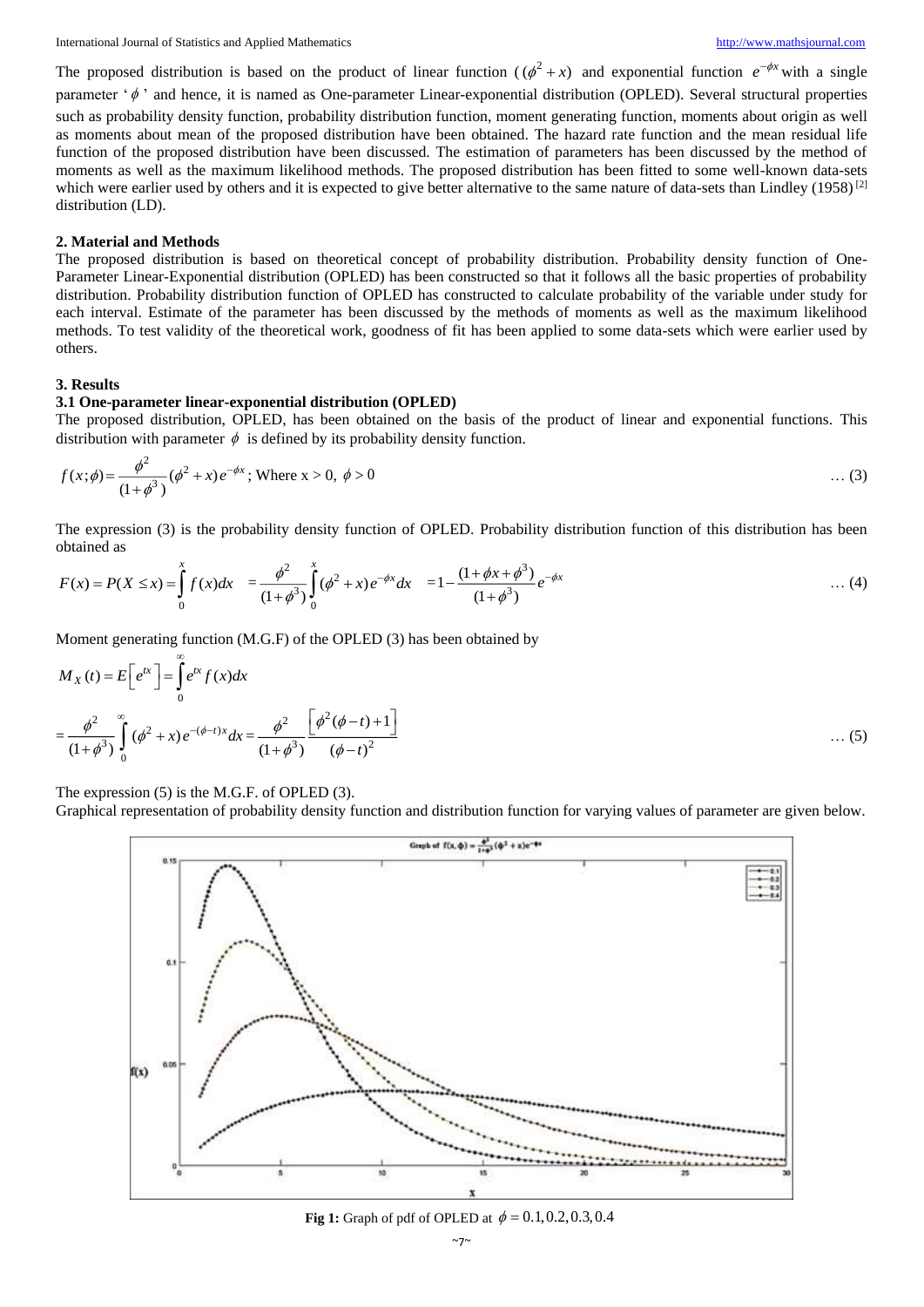

**Fig 2:** Graph of pdf of OPLED at  $\phi = 0.5, 1.0, 1.5, 2.0$ 



**Fig 3:** Graph of df of OPLED at  $\phi = 0.1, 0.2, 0.3, 0.4$ 



**Fig 4:** Graph of df of OPLED at  $\phi = 0.5, 1.0, 1.5, 2.0$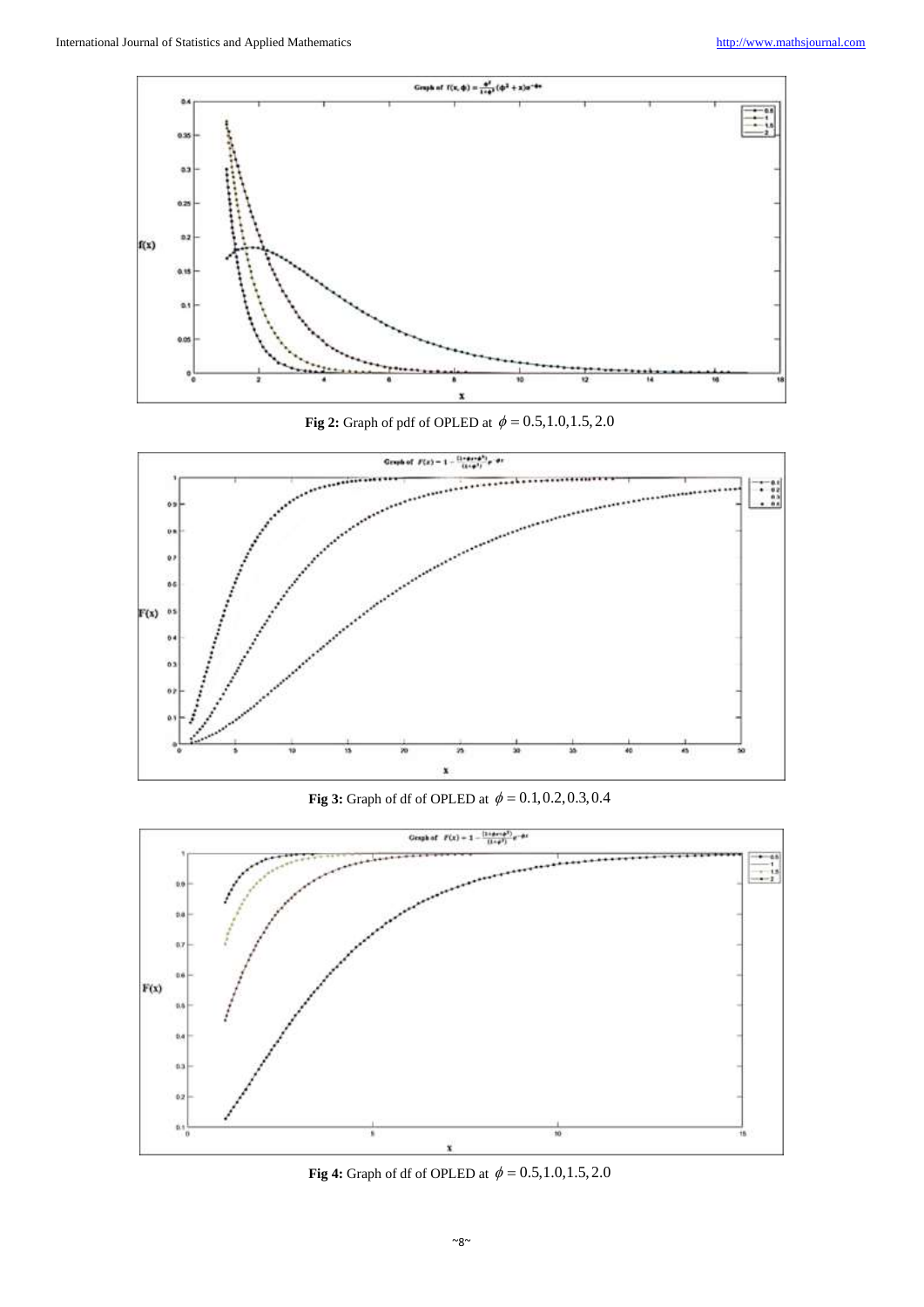## **3.2 Moments and related measures of OPLED**

The  $r<sup>th</sup>$  moment about origin of the OPLED (3) can be obtained as

$$
\mu'_{r} = E(X^{r}) = \int_{0}^{\infty} x^{r} f(x) dx = \frac{\phi^{2}}{(1 + \phi^{3})} \int_{0}^{\infty} x^{r} (\phi^{2} + x) e^{-\phi x} dx
$$

$$
= \frac{\phi^{2}}{(1 + \phi^{3})} \frac{\Gamma(r+1)}{\phi^{r}} \frac{(\phi^{3} + r + \alpha)}{\phi^{2}} = \frac{1}{(1 + \phi^{3})} \frac{r!}{\phi^{r}} (\phi^{3} + r + 1) \quad \dots (6)
$$

The expression (6) is the general form of the  $r<sup>th</sup>$  moment about origin of the OPLED (3). It is necessary to obtain statistical moments of the proposed distribution to estimate parameter of OPLED (3). Putting  $r = 1,2,3$  and 4 in the expression (6), we get the first four moments about origin of OPLED (3) as

$$
\mu_1' = \frac{1!}{\phi} \frac{(2+\phi^3)}{(1+\phi^3)} \qquad \qquad \dots (7)
$$

$$
\mu_2' = \frac{2!}{\phi^2} \frac{(3+\phi^3)}{(1+\phi^3)} \qquad \qquad \dots (8)
$$

$$
\mu_3' = \frac{3!}{\phi^3} \frac{(4+\phi^3)}{(1+\phi^3)} \qquad \qquad \dots (9)
$$

$$
\mu_4' = \frac{4!}{\phi^4} \frac{(5+\phi^3)}{(1+\phi^3)} \qquad \qquad \dots (10)
$$

The first four moments about mean of the OPLED (3) has been obtained as

$$
\mu_1 = 0
$$
\n
$$
\mu_2 = \mu'_2 - \mu'^2
$$
\n
$$
= \frac{2!}{\phi^2} \frac{(3+\phi^3)}{(1+\phi^3)} - \left[ \frac{1!}{\phi} \frac{(2+\phi^3)}{(1+\phi^3)} \right]^2 = \frac{(\phi^6 + 4\phi^3 + 2)}{\left\{ \phi(1+\phi^3) \right\}^2}
$$
\n...(11)

The expression (11) is the variance of the OPLED (3). 1  $\mu_3 = \mu'_3 - 3 \mu'_2 \mu'_1 + 2(\mu'_1)^3$ 

$$
= \frac{3!}{\phi^3} \frac{(4+\phi^3)}{(1+\phi^3)} - 3 \left[ \frac{2!}{\phi^2} \frac{(3+\phi^3)}{(1+\phi^3)} \right] \left[ \frac{1!}{\phi} \frac{(2+\phi^3)}{(1+\phi^3)} \right] + 2 \left[ \frac{1!}{\phi} \frac{(2+\phi^3)}{(1+\phi^3)} \right]^3
$$
  

$$
= \left[ \frac{2 \left\{ 3(4+\phi^3)(1+\phi^3)^2 - 3(3+\phi^3)(2+\phi^3)(1+\phi^3) + (2+\phi^3)^3 \right\}}{\left\{ \phi(\phi^3+1) \right\}^3} \right] \dots (12)
$$

The expression (12) is the third moment about the mean of OPLED (3). The fourth moment about the mean of OPLED (3) can be obtained as

$$
\mu_4 = \mu'_4 - 4 \mu'_3 \mu'_1 + 6 \mu'_2 (\mu'_1)^2 - 3(\mu'_1)^4
$$
\n
$$
= \frac{4!}{\phi^4} \frac{(5+\phi^3)}{(1+\phi^3)} - 4 \left[ \frac{3!}{\phi^3} \frac{(4+\phi^3)}{(1+\phi^3)} \right] \left[ \frac{1!}{\phi} \frac{(2+\phi^3)}{(1+\phi^3)} \right] + 6 \left[ \frac{2!}{\phi^2} \frac{(3+\phi^3)}{(1+\phi^3)} \right] \left[ \frac{1!}{\phi} \frac{(2+\phi^3)}{(1+\phi^3)} \right]^2 - 3 \left[ \frac{1!}{\phi} \frac{(2+\phi^3)}{(1+\phi^3)} \right]^4
$$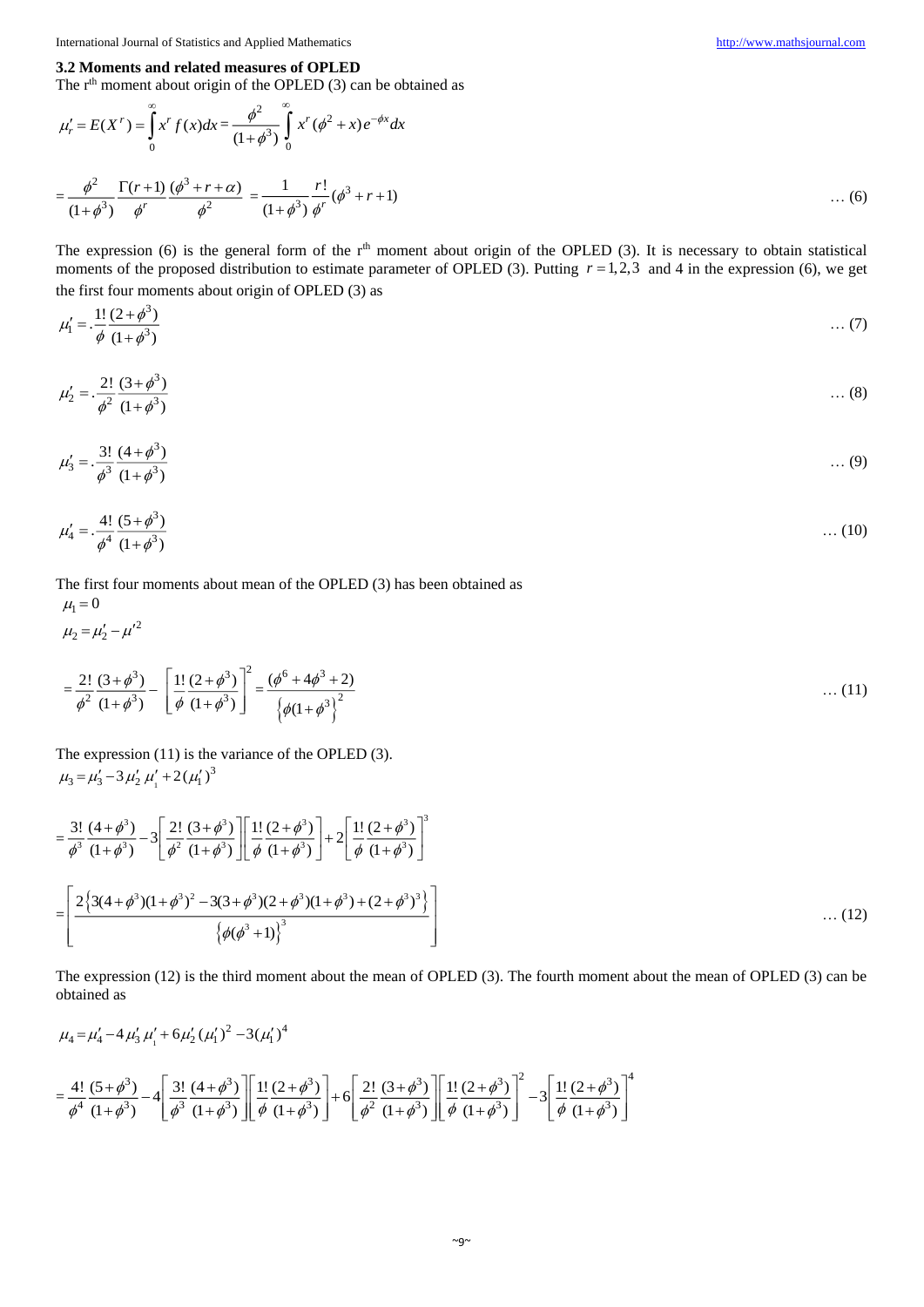$$
=\left[\frac{3\left\{8(5+\phi^3)(1+\phi^3)^3-8(4+\phi^3)(2+\phi^3)(1+\phi^3)^2\right\}}{4(4(3+\phi^3)(2+\phi^3)^2(1+\phi^3)-(2+\phi^3)^4)}\right]\qquad(13)
$$
\n(13)

We can observe that variance (11) is greater than the mean (7). Hence, OPLED (3) is always over-dispersed. Shape and size of the proposed probability distribution can be studied by obtaining co-efficient of skewness and kurtosis

$$
\gamma_1 = \frac{2\left\{3(4+\phi^3)(1+\phi^3)^2 - 3(3+\phi^3)(2+\phi^3)(1+\phi^3) + (2+\phi^3)^3\right\}}{\left[\phi^6 + 4\phi^3 + 2\right]^{3/2}}
$$
 ... (14)

Here,  $\gamma_1 > 0$ . Hence, OPLED (3) is positively skewed. And co-efficient of kurtosis can be obtained by using

$$
\beta_2 = \frac{3 \left\{ 8(5+\phi^3)(1+\phi^3)^3 - 8(4+\phi^3)(2+\phi^3)(1+\phi^3)^2 \right\}}{(\phi^6 + 4\phi^3 + 2)^2}
$$
\n(15)

Here,  $\beta_2 > 3$ . Hence, OPLED (3) is leptokurtic.

## **3.3 The reliability function, hazard rate function and mean residual life function of OPLED**

## **The reliability function**

Let X follows OPLED (3) with parameter  $\phi$  and its probability density function is  $f(x)$ . Distribution function of X can be defined as

$$
F(x) = 1 - e^{-\phi x} - \frac{\phi x}{(1 + \phi^3)} e^{-\phi x}
$$

$$
1 - F(x) = \frac{(1 + \phi x + \phi^3)}{(1 + \phi^3)} e^{-\phi x}
$$

Let the random variable X be the lifetime or the time to failure of a component. The probability that the component will survive until sometime 't' is called reliability  $R(t)$  of the component defined by

$$
R(t) = P(X > t) = \int_{t}^{\infty} f(x)dx = 1 - F(t) = \frac{(1 + \phi t + \phi^{3})}{(1 + \phi^{3})}e^{-\phi t}
$$
 ... (16)

The expression (16) is the reliability function of OPLED (3). The component is said to be working properly at time  $t=0$  and no component work forever without failure i.e.

$$
R(t=0) = 1 \qquad \text{and} \quad \lim_{t \to 0} \quad R(t) = 0
$$

 $R(t)$  is a monotone non-increasing function of *t*. For  $t < 0$ , the reliability has no meaning.

## **The hazard rate function**

Hazard measures the conditional probability of a failure given that the system is working. The failure density (pdf) measures the overall speed of failures. Hazard rate or Instantaneous failure rate measures the dynamic speed of failures. For a continuous distribution with p.d.f.  $f(x)$  and c.d.f.  $F(x)$ , the hazard rate function (also known as failure rate function) is defined as

$$
h(x) = \lim_{\Delta x \to 0} \frac{P(X < x + \Delta x / X > x)}{\Delta x} = \frac{f(x)}{1 - F(x)} \tag{17}
$$

The main reason for defining the  $h(x)$  is that it is more convenient to work with than  $f(x)$ . Putting the value of  $f(x)$  and  $1-F(x)$  in the expression  $h(x)$ , the Hazard rate function of OPLED (3) has been obtained as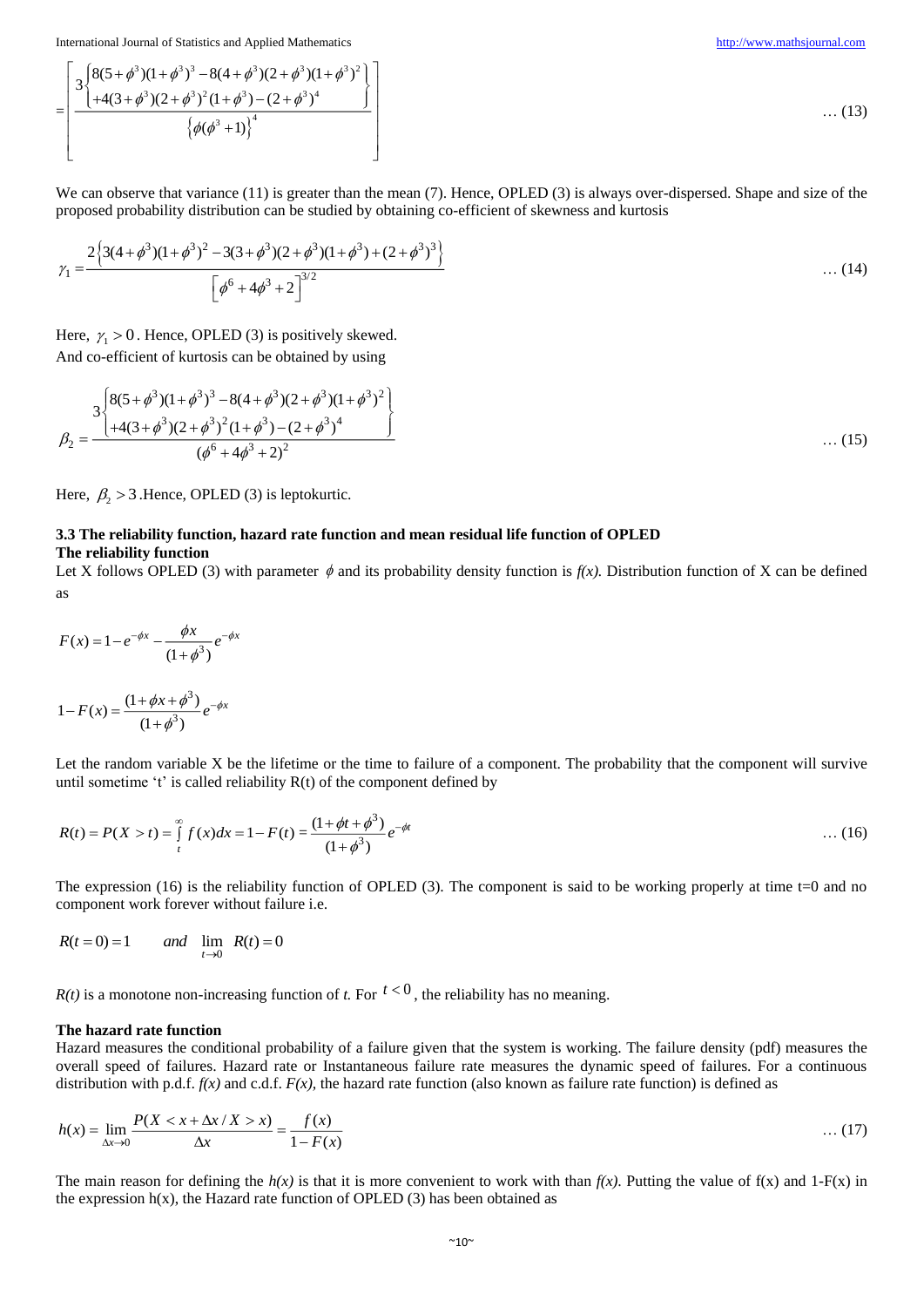$$
h(x) = \frac{\phi^2(\phi^2 + x)}{(1 + \phi x + \phi^3)}
$$
 ... (18)

The failure rate function of OPLED (3) until time 't' is thus obtained as

$$
h(x = t) = \frac{\phi^2(\phi^2 + t)}{(1 + \phi t + \phi^3)} \tag{19}
$$

At 
$$
t = 0
$$
,  $h(x = t = 0) = \frac{\phi^4}{(1 + \phi^3)}$  ... (20)

It is also obvious that h(x) is an increasing function of x and  $\phi$ .

Graphical representation of hazard rate function for varying values of parameters have been given below.



**Fig 5:** Graph of  $h(x)$  at  $\phi = 0.1, 0.2, 0.3, 0.4$ 



**Fig 6:** Graph of h(x) at  $\phi = 0.5, 1.0, 1.5, 2.0, 2.5$ 

## **Residual life function**

In reliability studies, the expected additional life time given that a component has survived until time 't' is called mean residual life time. Let a random variable X denotes the life of a component, the mean residual life function is given by

$$
m(x) = E[X - x / X > x] = \frac{\int_{0}^{\infty} [1 - F(t)] dt}{1 - F(x)}
$$
 ... (21)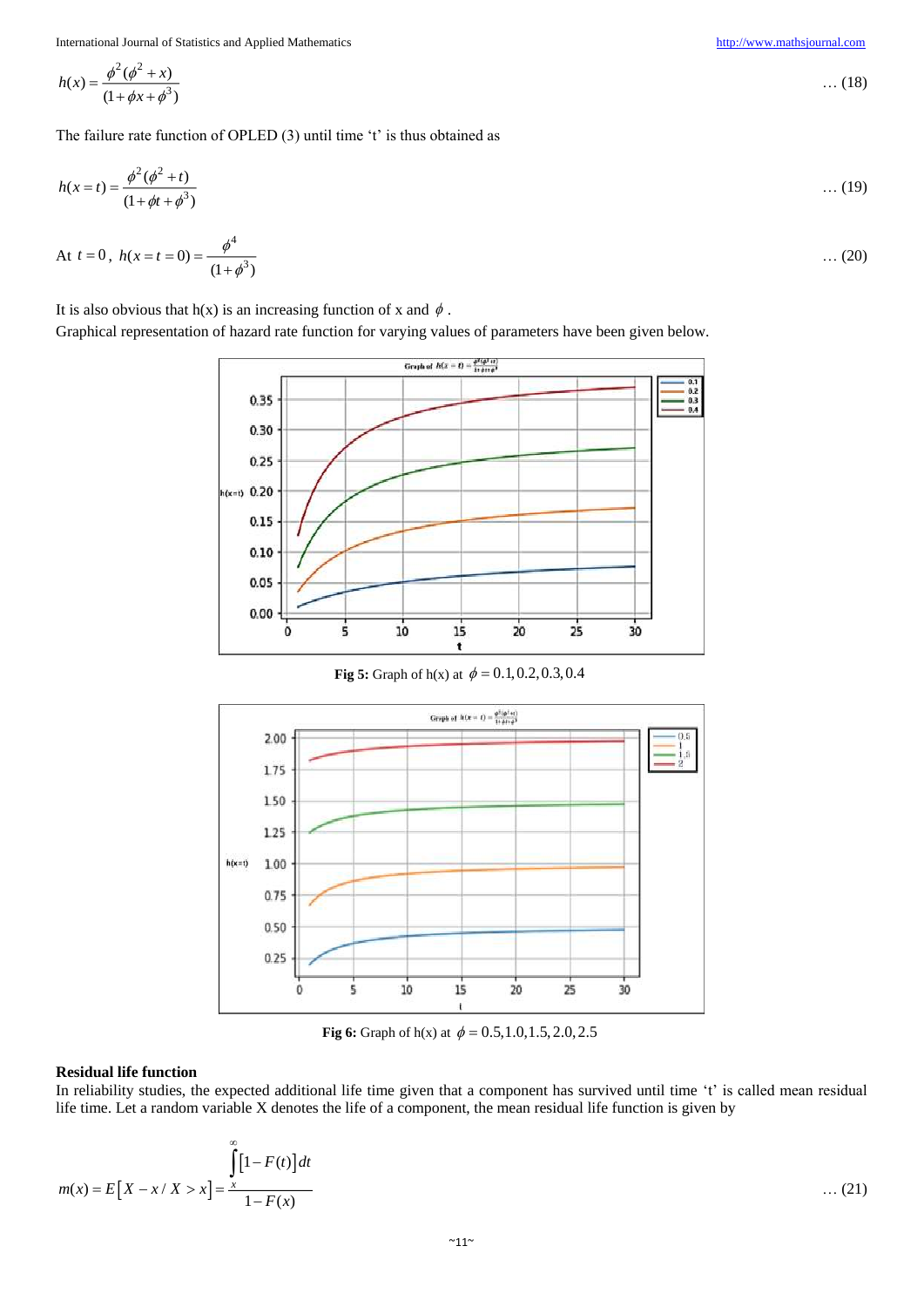To obtain  $m(x)$  of the OPLED (3), we have to calculate the following measures

$$
f(x; \phi) = \frac{\phi^2}{(1 + \phi^3)} (\phi^2 + x) e^{-\phi x}
$$

Where  $x > 0$ ,  $\phi > 0$  and  $(1 + \phi^3) > 0$ 

$$
F(x) = 1 - e^{-\phi x} - \frac{\phi x}{(1 + \phi^3)} e^{-\phi x}
$$

$$
1 - F(x) = \frac{(1 + \phi x + \phi^3)}{(1 + \phi^3)} e^{-\phi x}
$$

$$
1 - F(t) = \frac{(1 + \phi t + \phi^3)}{(1 + \phi^3)} e^{-\phi t}
$$

Where  $f(x)$  and  $F(x)$  are the probability density function and probability distribution function of OPLED (3).

$$
\int_{x}^{\infty} \{1 - F(t)\} dt = \int_{x}^{\infty} \frac{(1 + \phi t + \phi^{3})}{(1 + \phi^{3})} e^{-\phi t} dt = \frac{(2 + \phi x + \phi^{3})e^{-\phi x}}{\phi(1 + \phi^{3})}
$$
...(22)

Putting the value of  $\left[1 - F(t)\right]dt$ *x* ∞  $\int [1 - F(t)] dt$  and  $1 - F(x)$  in equation (21), the mean residual life function has been obtained as

$$
m(x) = \frac{(2 + \phi x + \phi^3)}{\phi(1 + \phi x + \phi^3)}
$$
...(23)

At 
$$
x = 0
$$
,  $m(x = 0) = \frac{(2 + \phi^2)}{\phi(1 + \phi^3)} = \mu'_1$  ... (24)

It can also be seen that at  $x = 0$ , the mean residual life function (23) is the mean of OPLED (3). It can also be seen that  $m(x)$  is a decreasing function of x, The hazard rate function and the mean residual life function of the OPLED show its flexibility over Lindley distribution.

## **3.4 Stochastic orderings**

Stochastic ordering of non-negative continuous random variables is an important tool for judging the comparative behavior. Let us consider two random variables X and Y. The random variable X is said to be smaller than Y in the

- a) Stochastic order  $(X \leq_{st} Y)$  if  $F_X(x) \geq F_Y(x)$  for all x
- b) Hazard rate order  $(X \leq_{hr} Y)$  if  $h_X(x) \geq h_Y(x)$  for all x
- c) Mean residual life order  $(X \leq_{mri} Y)$  if  $m_X(x) \geq m_Y(x)$  for all x
- d) Likelihood ratio order  $(X \leq_h Y)$  if  $\frac{f_X(x)}{f_X(x)}$  $(y)$ *X Y*  $f_{x}$   $(x$  $\frac{f(x)}{f_y(y)}$  decreases in x

The following results due to Shaked and Shanthi Kumar (1994) [8] establishing stochastic ordering of the distributions  $(X \leq_{lr} Y) \Rightarrow (X \leq_{hr} Y) \Rightarrow (X \leq_{mr} Y)$  $\downarrow$ 

$$
(X \leq_{st} Y)
$$

The OPLED (3) is ordered with respect to the strongest 'likelihood ratio' ordering as shown in the following theorem

**Theorem:** Let  $X \square$  OPIED( $\phi_1$ ) and  $Y \square$  OPLED( $\phi_2$ ). If ( $\phi_1 \ge \phi_2$ ), then  $(X \le_{_{hr}} Y)$  and hence  $(X \le_{_{hr}} Y)$ ,  $(X \le_{_{nrl}} Y)$  and  $(X \leq_{st} Y)$ 

*Proof:* We have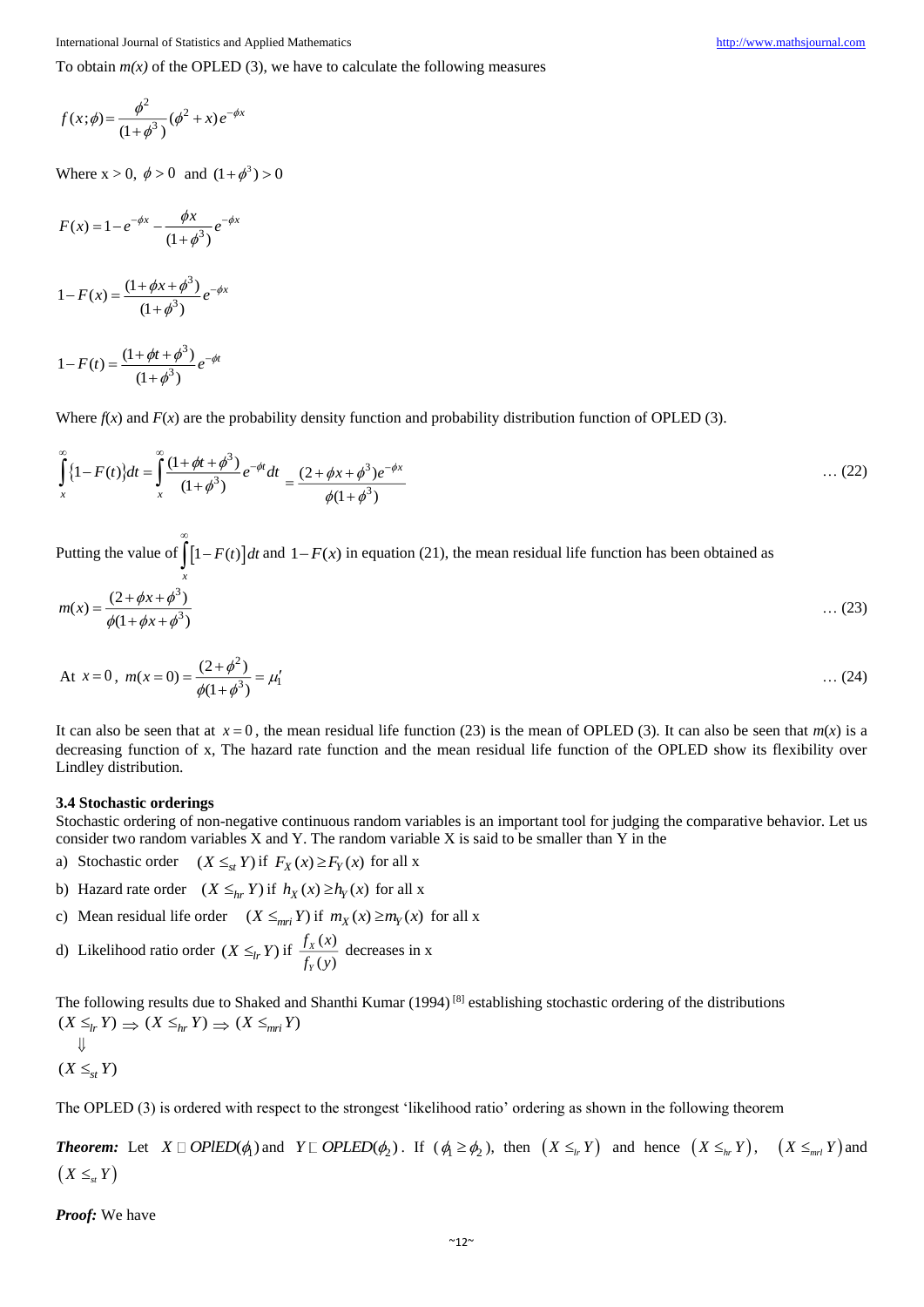$\ddots$ 

$$
\frac{f_X(x)}{f_Y(x)} = \frac{\phi_1^2 (1 + \phi_2^3)}{\phi_2^2 (1 + \phi_1^3)} \frac{(\phi_1^2 + x)}{(\phi_2^2 + x)} e^{-(\phi_1 - \phi_2)x} \quad ; \ x > 0 \tag{25}
$$

$$
\log \left\{ \frac{f_X(x)}{f_Y(x)} \right\} = \log \left\{ \frac{\phi_1^2 (1 + \phi_2^3)}{\phi_2^2 (1 + \phi_1^3)} \right\} + \log \left\{ (\phi_1^2 + x) \right\} - \log \left\{ (\phi_2^2 + x) \right\} - (\phi_1 - \phi_2) x \tag{26}
$$

d.w.r.t. x of equation (5.2), we get

$$
\frac{d}{dx}\log\left\{\frac{f_X(x)}{f_Y(x)}\right\} = \frac{1}{(\phi_1^2 + x)} - \frac{1}{(\phi_2^2 + x)} - (\phi_1 - \phi_2) = \frac{(\phi_2^2 - \phi_1^2)}{(\phi_1^2 + x)(\phi_2^2 + x)} - (\phi_1 - \phi_2) \tag{27}
$$

If  $\phi_1 \ge \phi_2$ , then  $\frac{d}{dx} \log \left| \frac{f_X(x)}{f_Y(x)} \right| \le 0$ *X Y*  $d_{1}$   $f_X(x)$  $rac{d}{dx} \log \left\{ \frac{f_X(x)}{f_Y(x)} \right\} \le$  $[f_Y(x)]$ . It indicates that  $(X \leq_{lr} Y)$  and hence  $(X \leq_{lr} Y)$ ,  $(X \leq_{mlr} Y)$  and  $(X \leq_{st} Y)$ 

This theorem shows flexibility of OPLED (3) over Lindley (1) and exponential distributions.

## **3.5 Estimation of parameter of OPLED**

OPLED (3) has a single parameter  $(\phi)$ . The estimate of parameter has been obtained by using (a) Method of moments and (b) Method of maximum likelihood.

**a) Method of moments:** To estimate value of the parameter  $(\phi)$ , the first moment about origin is required. So, the population first moment is replaced by respective sample moment and using the expression (7), we can obtain estimate of  $\phi$  as follows.

$$
\mu_1' = \frac{1!}{\phi} \frac{(2+\phi^3)}{(1+\phi^3)}
$$

Or,  $\mu'_1(\phi + \phi^4) = (2 + \phi^3)$ 

$$
Or, \mu'_{1}(\phi + \phi^{4}) - (2 + \phi^{3}) = 0
$$

 $\begin{array}{c} 3 \\ \end{array}$ 

 $\phi$ 

*x*

The expression (28) is the Polynomial equation of fourth degree. This equation may be solved by Regula-Falsi method to obtain estimated value of the parameter ( $\phi$ ).

**b)** The method of maximum likelihood: Let  $(x_1, x_2, ..., x_n)$  be a random sample of size *n* from OPLED (3) and let  $f_x$  be the *k*

observed frequency in the sample corresponding to  $X = x \ (x = 1, 2, ..., k)$  such that 1 *x x*  $\sum_{x=1}$   $f_x = n$ , where *k* is the largest

observed value having non-zero frequency. The likelihood function, *L* , of the OPLED (3) is obtained as

$$
f(x; \phi) = \frac{\phi^2}{(1+\phi^3)} (\phi^2 + x) e^{-\phi x}
$$
  

$$
L = \left(\frac{\phi^2}{1+\phi^3}\right)^n \left[\prod_{x=1}^k (\phi^2 + x)^{f_x}\right] e^{-n\phi \overline{x}}
$$
...(29)

and so, the log likelihood function is obtained as

$$
\ln L = n \ln \phi^{2} - n \ln(1 + \phi^{3}) + \sum_{x=1}^{k} f_{x} \ln (\phi^{2} + x) - n \phi \overline{x}
$$

The log likelihood equation is thus obtained as

$$
\frac{\partial \ln L}{\partial \phi} = \frac{2n}{\phi^2} - \frac{3n\phi^2}{(1+\phi^3)} + \sum_{x=1}^k \frac{2\phi f_x}{(\phi^2 + x)} - n\overline{x} = 0
$$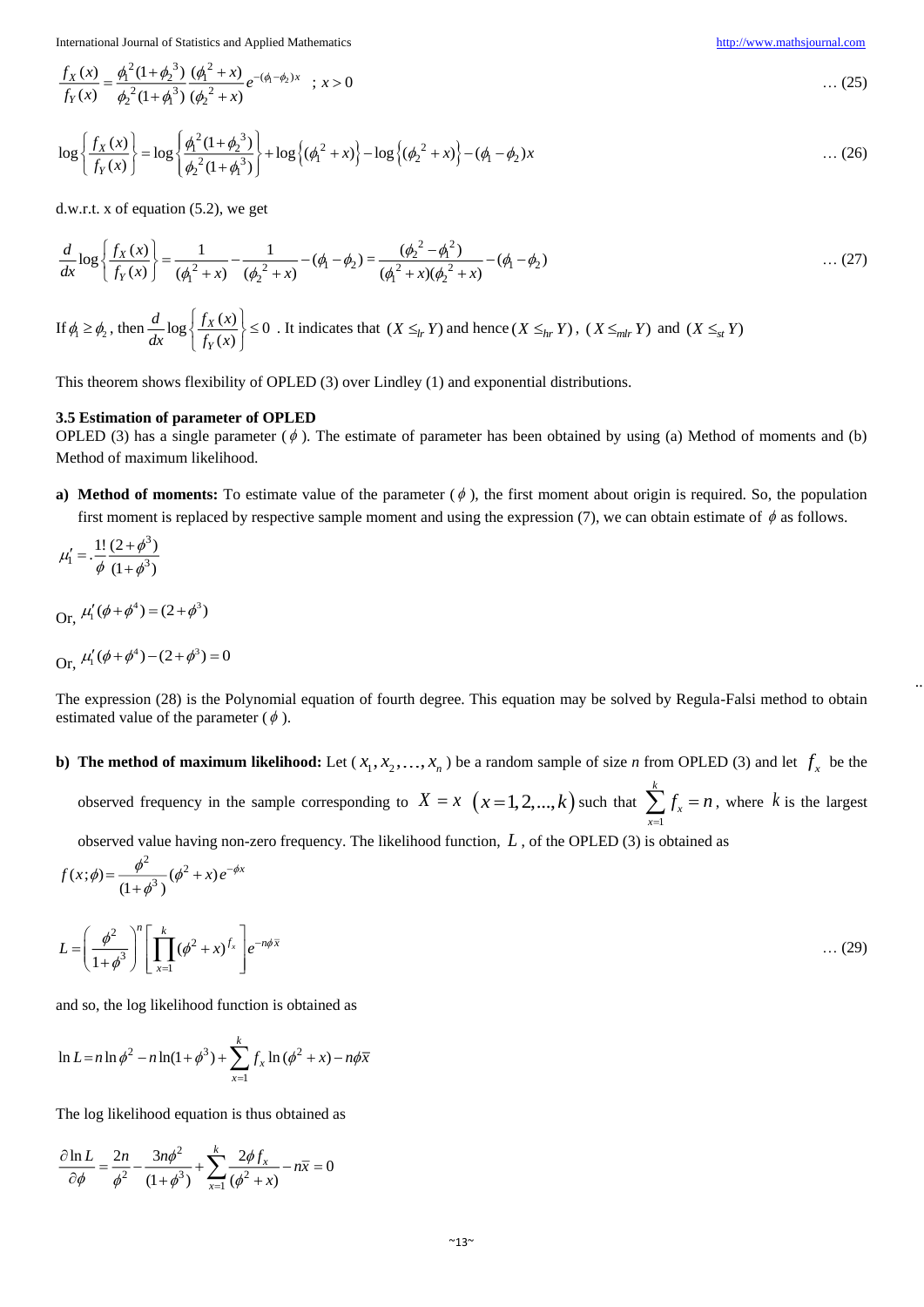We can observe that the equation (33) does not seem to be solved directly. However, Fisher's scoring method can be applied to solve this equation.

## **4. Goodness of fit and discussion**

The OPLED has been fitted to a number of data-sets to which earlier the Lindley distribution have been fitted by others and to almost all these data-sets this distribution provides closer fits than the Lindley distribution. The fittings of the OPLED (3) to the two such data-sets have been presented in the following tables. The first data-set is regarding the survival times (in days) of guinea pigs infected with virulent tubercle bacilli, observed and reported by Bjerkedal (1960) [1] and the second data-set is regarding mortality grouped data for blackbirds species, reported by Paranjpe and Rajarshi (1986) [4]. The expected frequencies according to the Lindley distribution have also been given for ready comparison with those obtained by the LED.

| <b>Survival Time (in days)</b> | <b>Observed frequency</b>                    | <b>Expected Frequency</b> |                    |  |
|--------------------------------|----------------------------------------------|---------------------------|--------------------|--|
|                                |                                              | <b>Lindley</b>            | <b>OPLED</b>       |  |
| $0 - 80$                       | 8                                            | 16.1                      | 15.9               |  |
| 80-160                         | 30                                           | 21.9                      | 22.0               |  |
| 160-240                        | 18                                           | 15.4                      | 15.5               |  |
| 240-320                        | 8                                            | 9.0                       | 9.0                |  |
| 320-400                        |                                              | 5.5                       | 4.8                |  |
| 400-480                        | 3                                            | 1.8                       | 2.5                |  |
| 480-560                        |                                              | 2.3                       | 2.3                |  |
| Total                          | 72                                           | 72.0                      | 72.0               |  |
|                                | $\mu'_1$ =181.11111<br>$\mu'_2$ =43911.11111 | $\phi = 0.011$            | $\phi = 0.0110429$ |  |
|                                |                                              | $(df)=7.77(3)$            | $(df)=7.61(3)$     |  |

**Table 1:** Survival times (in days) of 72 guinea pigs infected with virulent tubercle bacilli

| Table 2: Mortality grouped data for blackbirds species reported by Paranjpe and Rajarsi (1986) |  |  |
|------------------------------------------------------------------------------------------------|--|--|
|                                                                                                |  |  |

| Survival time (In days)   Observed frequency |                                          | <b>Expected frequency</b>  |                                               |  |
|----------------------------------------------|------------------------------------------|----------------------------|-----------------------------------------------|--|
|                                              |                                          | <b>Lindley</b>             | <b>OPLED</b>                                  |  |
| $0 - 1$                                      | 192                                      | 173.5                      | 151.1                                         |  |
| $1-2$                                        | 60                                       | 98.6                       | 99.2                                          |  |
| $2 - 3$                                      | 50                                       | 46.5                       | 53.5                                          |  |
| $3-4$                                        | 20                                       | 20.1                       | 26.9                                          |  |
| $4 - 5$                                      | 12                                       | 8.1                        | 11.36                                         |  |
| $5-6$                                        |                                          | 3.2                        | 5.5                                           |  |
| $6 - 7$                                      | 6                                        | 1.4                        | 2.4                                           |  |
| $7 - 8$                                      | 3                                        | 0.4                        | 1.1                                           |  |
| >8                                           | $\overline{c}$                           | 0.3                        | 0.8                                           |  |
| Total                                        | 352                                      | 352.0                      | 352.0                                         |  |
|                                              | $\mu'_1$ =1.568181<br>$\mu'_2$ =5.005682 | $\wedge$<br>$\phi = 0.984$ | $\wedge$<br>$\phi = 0.970723$                 |  |
|                                              |                                          |                            | $\chi^2$ (df)=49.85(4) $\chi^2$ (df)=35.67(5) |  |

In the above tables, the expected frequencies according to the Lindley distribution have also been given for ready comparison with those obtained by the OPLED. From table (I), we can observe that the value of Chi-square of OPLED is less than the Lindley distribution with same degrees of freedom. From table (II), we can observe that the value of Chi-square of OPLED is also less than Lindley distribution with greater degrees of freedom. Hence, it may conclude that in most of the cases OPLED gives better fit to the same nature of data-sets, having variance greater than the mean, than Lindley distribution.

## **5. Conclusion**

In this paper, we propose a single parameter continuous distribution which is named as One-Parameter Linear-Exponential distribution (OPLED). Several structural properties such as moment generating function, distribution function, moments about origin as well as mean have been derived. The reliability function, hazard rate function and mean residual life function have been obtained and discussed. The methods of estimation of parameter have been discussed. Finally, the proposed distribution has been fitted to a number of data-sets, having variance greater than mean, to test its goodness of fit and it has been observed that the OPLED (3) gives better fit to the most of the similar nature of the data-sets, having variance greater than the mean, than the Lindley distribution (1).

## **Conflict of interest**

The authors declared that there is no conflict of interest.

## **Acknowledgement**

The authors express their gratitude to the referee for his valuable comments and suggestions which improved the quality of the research paper.